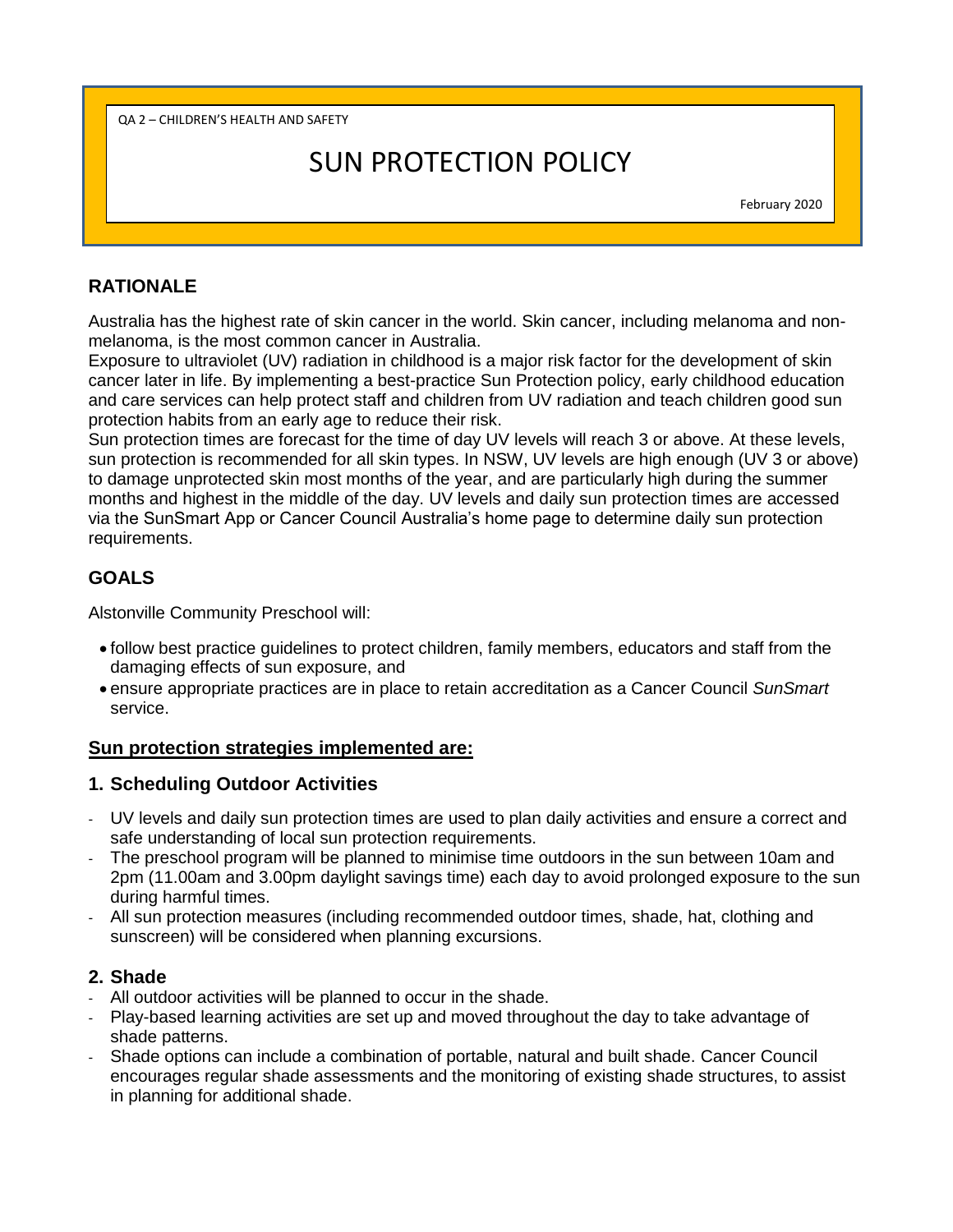# **3. Hats**

- All staff and children are required to wear SunSmart hats\* that protect their face, neck and ears.
- Children are provided with an approved Sun Smart hat on enrolment, that is the responsibility of the family to bring to and from preschool each day. The sun safe hat provided for use by Alstonville Community Preschool is a bucket hat with a deep crown and brim size of at least 5cm (adults 6cm).
- Spare hats are available for purchase if required.
- Children without a SunSmart hat are encouraged to play in an area protected from the sun (e.g. deck area or indoors), or in certain circumstances i.e (children with additional needs), families will be asked to sign a waiver removing responsibility from the preschool. Children at this preschool will be required to wear a hat year round when playing outdoors to ensure appropriate sun protection.
	- \* SunSmart hats include:
	- Broad-brimmed hats with a brim size of at least 6cm (adults 7.5cm).
	- Bucket hats with a deep crown and brim size of at least 5cm (adults 6cm).
	- Legionnaire style hats.

Baseball caps or visors do not provide enough sun protection and therefore are not recommended.

# **4. Clothing**

When outdoors, staff and children will wear sun safe clothing that covers as much of the skin (especially the shoulders, back and stomach) as possible.

This includes wearing

- Loose fitting shirts and dresses with sleeves, collars or covered neckline;
- Longer style skirts, shorts and trousers

Children without SunSmart clothing are encouraged to play in an area protected from the sun (e.g. deck area or indoors) or are provided with spare sun safe clothing.

#### **Please note: Midriff, crop or singlet tops do not provide enough sun protection and therefore are not recommended**.

#### **5. Sunscreen**

- Sunscreen is provided by the preschool and is stored in a cool, dry place with the use by date monitored regularly.
- Children are required to apply SPF30+ (or higher) broad-spectrum water-resistant sunscreen 20 minutes before going outdoors and reapply every 2 hours.
- It is expected that families will have applied sunscreen prior to leaving their child at preschool, and that it will be reapplied later in the day, if necessary.
- Where children have allergies or sensitivity to the sunscreen, parents may provide an alternative SPF 30+ sunscreen.
- Should parents not approve of sunscreen being applied to their child, or the alternative is not SPF 30+, then a letter stating the same, must be supplied to the preschool to be kept with the child/s enrolment records.
- Staff are encouraged to wear sunscreen whilst working at the preschool.

# **6. Role Modelling**

Educators and staff will act as role models and demonstrate Sun Smart behaviours by:

- wearing a Sun Smart hat, protective clothing and wearing sunglasses (optional)
- applying SPF30+ broad-spectrum water-resistant sunscreen 20 minutes before going outdoors.
- promoting the use of shade for play and outdoor activities;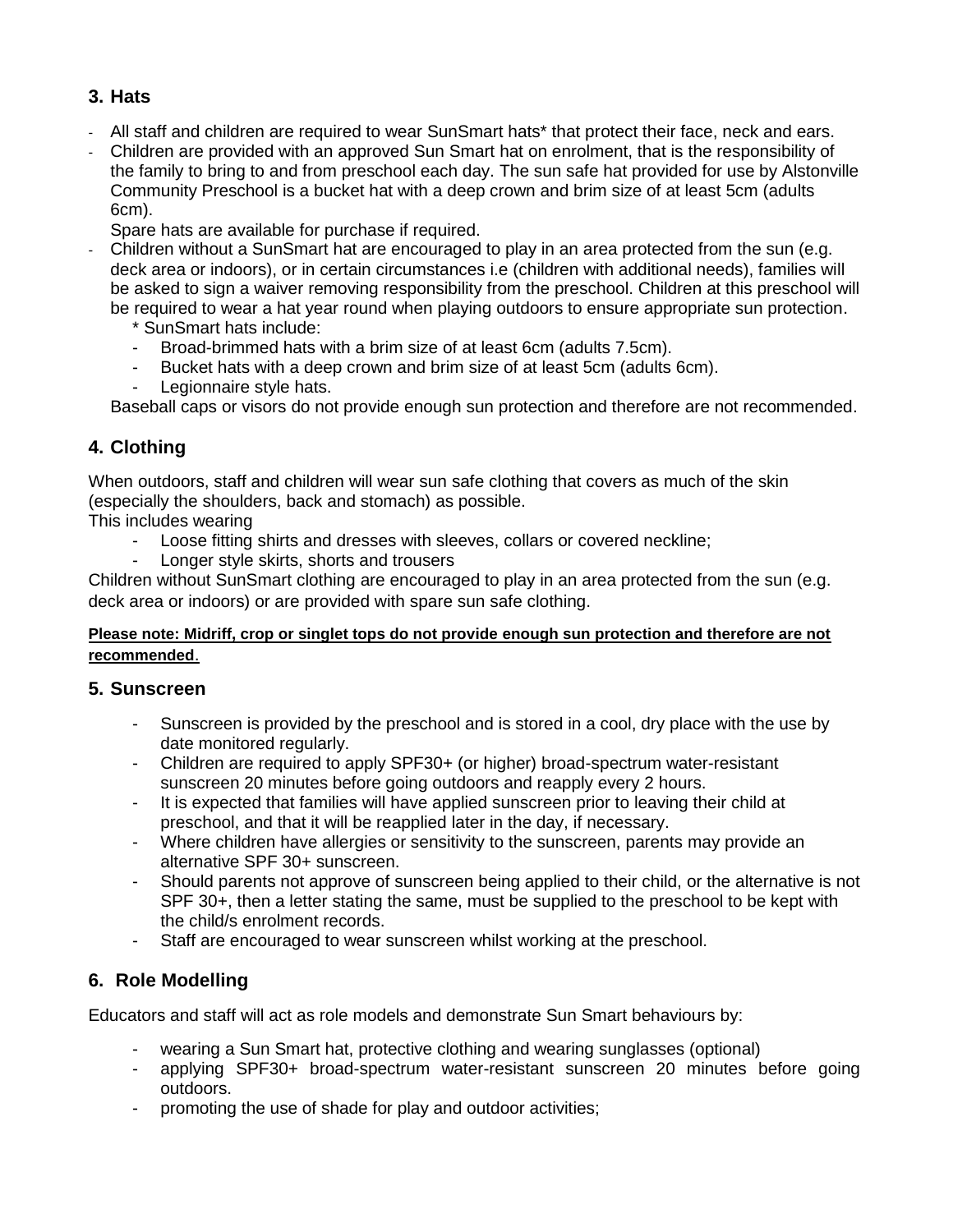- discussing sun protection with children and demonstrating a positive and proactive approach to the management of sun protection in the preschool.

Sun safety is everyone's responsibility. Families and visitors to the preschool are encouraged to role model positive sun safe behaviour.

## **7. Education and Information**

- Sun protection will be incorporated regularly into learning programs. Children learn to understand why sun safety is important and how to take effective sun protection actions e.g. hat wearing, accessing daily UV levels;
- SunSmart App daily UV times are promoted to guide staff, parents and children behaviour.
- Sun protection information will be promoted to staff, families and visitors.

Further information is available from Cancer Council NSW's website [www.sunsmartnsw.com.au](http://www.sunsmartnsw.com.au/)

## **8. Information and Policy Availability**

- Sun protection policy, procedures, requirements and updates are made available to staff, families and visitors.
- Sun protection information and resources are accessible and communicated regularly to families.
- All parents/families are informed of the sun protection policy including appropriate hat, clothing and sunscreen requirements on enrolling their child at the preschool.

## **REVIEW**

Management and staff will monitor and review the effectiveness of the Sun Protection policy regularly. The preschool's Sun Protection policy will be submitted every three years to the Cancer Council for review to ensure continued best practice as a Sunsmart centre.

Refer to the Cancer Council's guidelines and website [www.cancercouncil.com.au/sunsmart](http://www.cancercouncil.com.au/sunsmart) for further information.

#### **Relevant Links to the National Quality Standard (NQS):**

| NATIONAL QUALITY STANDARD<br>Australian Children's<br><b>Education &amp; Core</b> |                       |                                                                                                                                                      |
|-----------------------------------------------------------------------------------|-----------------------|------------------------------------------------------------------------------------------------------------------------------------------------------|
|                                                                                   | Concept               | <b>Opplicy Authority</b><br><b>Descriptor</b>                                                                                                        |
| QA <sub>2</sub>                                                                   |                       | <b>Children's health and safety</b>                                                                                                                  |
| 2.1                                                                               | Health                | Each child's health and physical activity is supported and promoted.                                                                                 |
| 2.1.1                                                                             | Wellbeing and comfort | Each child's wellbeing and comfort is provided for, including appropriate opportunities<br>to meet each child's need for sleep, rest and relaxation. |
| 2.1.3                                                                             | Healthy lifestyle     | Healthy eating and physical activity are promoted and appropriate for each child.                                                                    |
| 2.2                                                                               | Safety                | Each child is protected.                                                                                                                             |
| 2.2.1                                                                             | Supervision           | At all times, reasonable precautions and adequate supervision ensure children are<br>protected from harm and hazard.                                 |